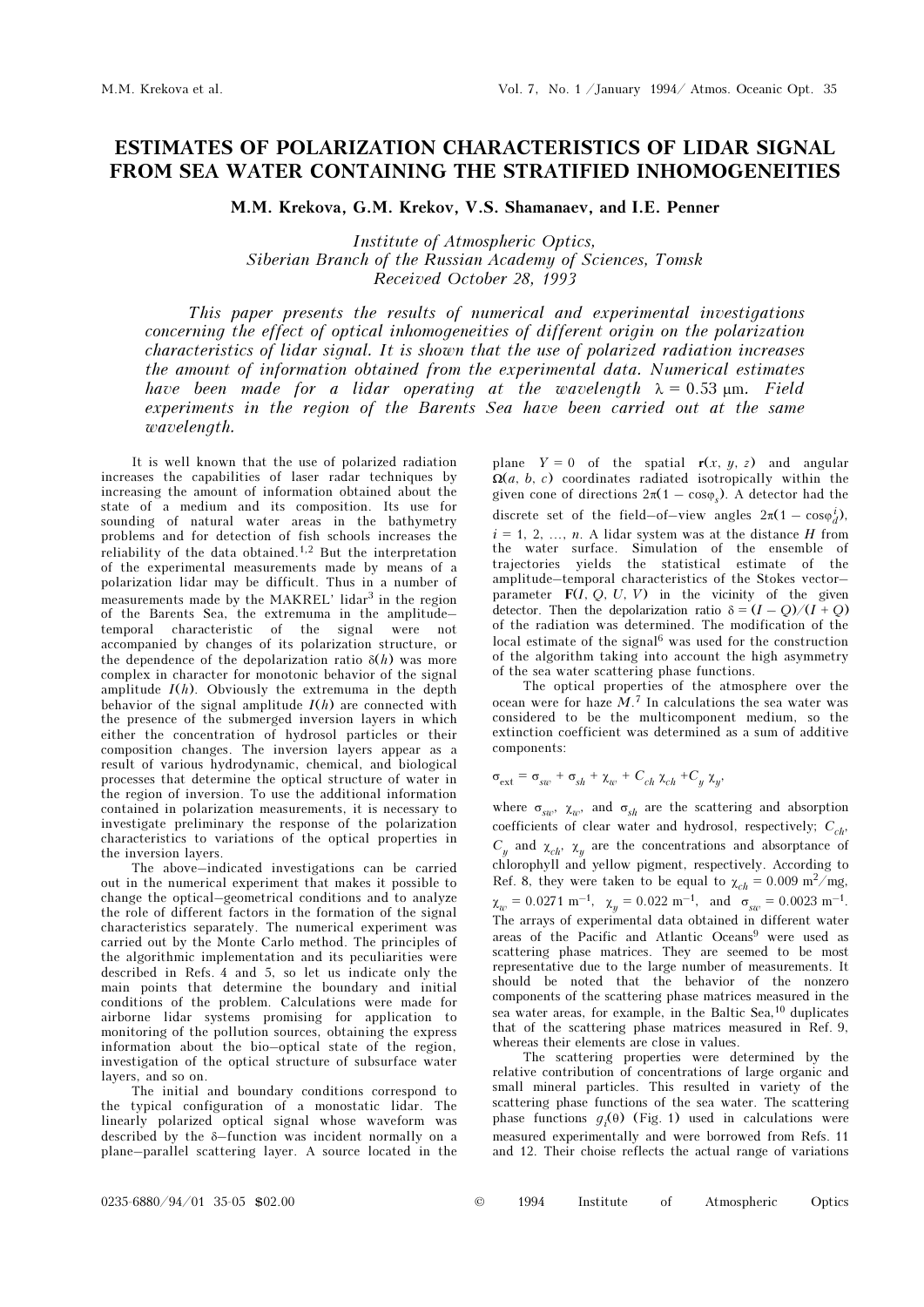of the scattering phase functions. So, the scattering phase functions  $g_3(\theta)$  and  $g_4(\theta)$  are more characteristic of the open ocean water where the organic particle fraction predominates, and the functions  $g_1(\theta)$  and  $g_2(\theta)$  are more characteristic of the water with enhanced content of particles of mineral origin.



FIG. 1. Angular dependences of the scattering phase functions  $g_1(\theta)$ , ...,  $g_4(\theta)$  indicated by the numbers adjacent to each currve.

Calculations were made for the wavelength  $\lambda = 0.5 \mu m$ , with the angular aperture of the source  $1/2\varphi_s = 0.5$  mrad and the distance from the lidar to the ocean surface  $H = 200$  m.



FIG. 2. Angular dependences of the normalized components of the model scattering phase matrices  $S(\theta)$ .  $S_1$  is shown by solid lines,  $S_2$  is shown by points.

Before we proceed to the discussion of the results of calculations of the polarization characteristics of the signal from the water containing inhomogeneities, we briefly describe the role of such key factors as the scattering phase matrix and the scattering phase function. Their angular dependences are shown in Figs. 1 and 2. It may be noted that the quantitative differences between the matrices  $S_1(\theta)$  and  $S_2(\theta)$  are in the limits ∼ 15%.



FIG. 3. Dependence of the depolarization ratio on the sounding depth for media that differ in their scattering properties.  $\varphi_d = 5$  (1), 10 (2), 20 (3), and 35 mrad (4).

Figure 3 presents the results of calculation of the depolarization ratio  $\delta(\tau)$  for the homogeneous composition of water with  $\sigma_{ext}(h) = 0.22 \text{ m}^{-1}$ . The results of calculations made for various types of water with different hydrosol composition are shown by corresponding families of curves. Numerical estimates show that small differences between the matrices  $S_1(\theta)$  and  $S_2(\theta)$  result in noticeable quantitative changes of the signal depolarization degree.

Let us compare the families of curves calculated for  $g_4S_1$  and  $g_4S_2$ . The differences between the depolarization values of the total signal for two matrices  $S_1(\theta)$  and  $S_2(\theta)$ result from the difference between the depolarization ratio of the singly scattered signal  $\delta_0$ . Its values obtained from the results of calculations with the matrix  $S_1$  is  $\delta_0 = 0.08 - 0.09$ , and with the matrix  $S_2$  is  $\delta_0 = 0.12 - 0.13$ . The results shown in Fig. 3 as well as the data presented in Ref. 1 show that  $\delta(h)$  has the neutral behavior for small receiving angles  $\varphi_d \simeq \varphi_s$ . The stability under these conditions results from the low depolarization ratio of the background component of the signal  $\delta_{bq}(h)$  being less than the value of depolarization of the singly scattered signal due to the fact that second–order scattering occurs at scattering angles  $\theta$  close to  $\pi$ . The behavior of the scattering matrix components is quite stable at these scattering angles.

The shape of the scattering phase function also has a significant effect on the formation of the polarization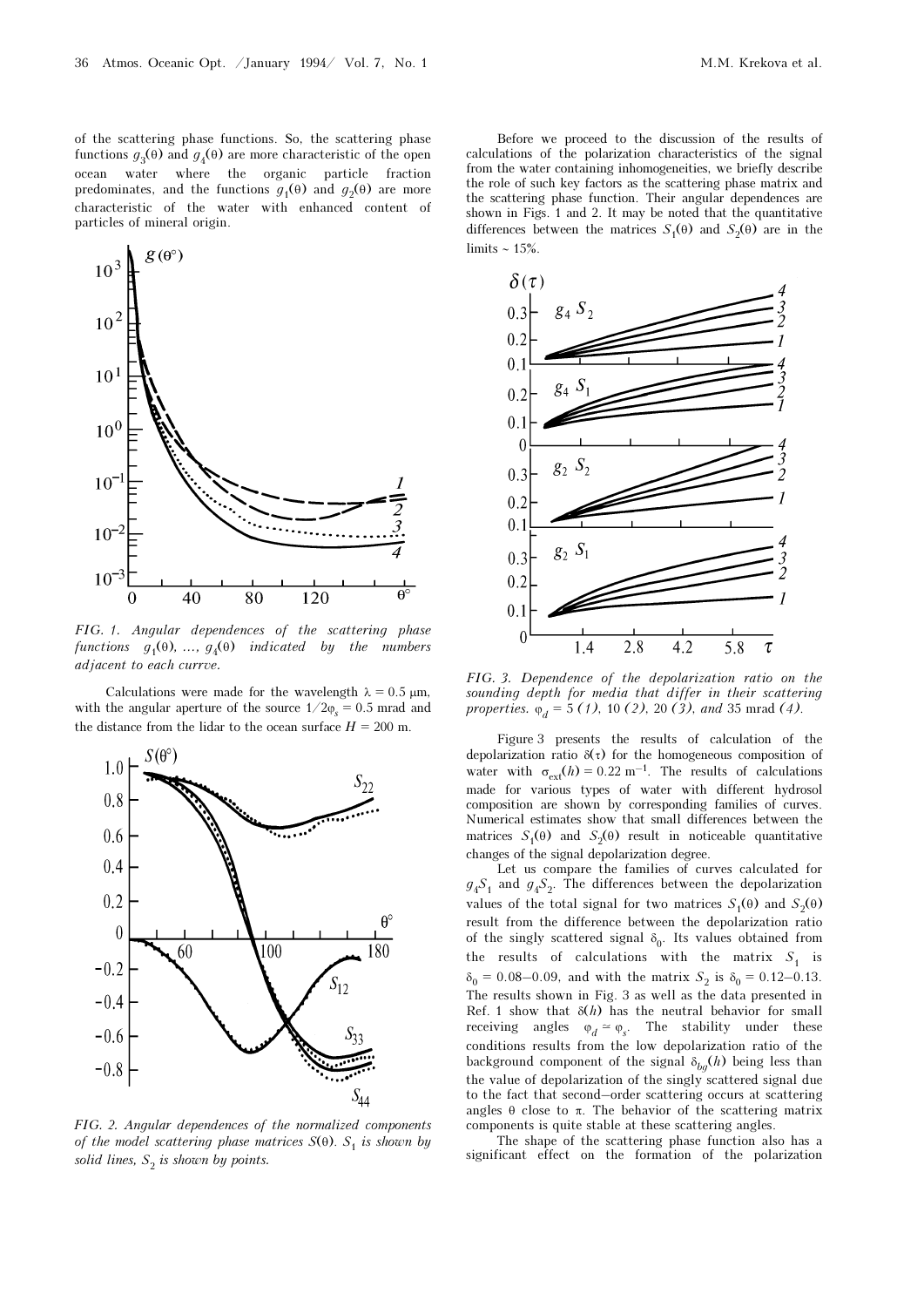structure of the signal reflected from hydrosol. It is more pronounced under conditions of receiption when  $\varphi_d \gg \varphi_s$ and the multiple–scattering background is formed with the participation of photons of high multiplicity of scattering. This is confirmed by the results of calculation shown in Fig. 3. Let us compare the families of curves calculated with different values of  $\varphi_d$  for  $g_4S_1$  and  $g_2S_1$ as well as for  $g_4S_2$  and  $g_2S_2$ .

It should be noted that the effect of the shape of  $g(\theta)$  on  $\delta(h)$  is weakly pronounced for all observation angles  $j_d^i$  at optical depths  $\tau \le 1.5$  due to the fact that the return signal in this region is formed by photons with low multiplicities of scattering. The use of different combinations of the scattering phase matrices and the scattering phase functions in the calculations is caused by the lack of information about their correlation. This fact decreases somewhat the significance of quantitative estimates but is no bar to the qualitative analysis.

Previously in Ref. 13 we have considered the effect of the inhomogeneities engendered by the variations of the hydrosol concentration on the formation of the laser radar signal and its polarization characteristics. It has been shown that the sensitivity of the depolarization ratio to the extinction coefficient profile is weakly pronounced at small receiving angles, since the radiation with low multiplicities of scattering is concentrated in the viewing cone. The effect of the shape of the profile of  $\sigma_{\text{ext}}(h)$  on  $\delta(h)$  intensities with the increase of the receiving angles due to the fact that the radiation scattered at larger angles with higher degree of depolarization is added to the reflected signal. An analysis of the results of calculations shows that inversion of the optical density of the medium is accompanied by the coordinated appearance of maxima in the amplitude–temporal characteristic of the signal  $I(h)$  and its depolarization  $\delta(h)$  under appropriate optical—geometrical conditions of appropriate optical–geometrical conditions of observation.

Interpretation of the results becomes much more difficult when the stratified inversion layers, that differ from the bulk of water in the composition of suspension, appear in the path of a beam. In this case the scattering properties of the medium change, that is, first of all the quantitative and qualitative characteristics of the scattering phase function change. Below we consider a number of possible submerged optical inversions.

The calculated results for  $\sigma_{\text{ext}}(h) = \text{const} = 0.22 \text{ m}^{-1}$ at any depth is shown in Fig. 4 by curves 1 and 2. Only the composition of suspension was changed within the inversion layer with the thickness  $\Delta h = 10$  m located at the depth  $h = 10$  m. The scattering properties of water within the layer largerly composed of particles of mineral origin were described by the function  $g_1(\theta)$  and outside the inversion –– by the function  $g_4(\theta)$ . The maximum in the waveform of the signal  $I(h)$  is caused only by the increase of the backscattering coefficient in the inversion zone determined by the shape of  $g_2(\theta)$ . Comparing the values of  $\delta(h)$  calculated for this case with the results obtained for water with homogeneous composition, it may be noted that no peculiarities are observed in the behavior of  $\delta(h)$ . Qualitative character of the behavior of  $\delta(h)$ remains the same as the receiving angles change.



FIG. 4. Dependences of  $I(h)$  (curves  $1-6$ ) and  $\delta(h)$ (curves  $1'$  –6') in the presence of the submerged inversion layers with different stratification.  $\varphi_d = 5$  (1, 3, and 5) and 10 mrad (2, 4, and 6).

Curves 2 and 3 in this figure are for another optical situation in the presence of the hydrosol inversion layer with variable concentration of particles and suspension composition at the depth  $h = 20$  m. It was assumed that the extinction coefficient within the layer was equal to  $\sigma_{ext}(h) = 0.6 \text{ m}^{-1}$ , and the scattering properties were described by the function  $g_2(\theta)$ . Outside the layer,  $\sigma_{ext}(h) = 0.18 \text{ m}^{-1}$  and the scattering phase function was  $g_4(θ)$ . Such an optical situation may be caused by water carried out from rivers to the sea.

Enhanced content of the particles of mineral origin and less asymmetric scattering phase function (of  $g_1$  and  $g_2$  type shown in Fig. 1) are characteristic of this type of water mass. A strong spike is seen in the waveform  $I(h)$ . It is caused both by the abrupt change of the optical density of the medium and by the increase of the contribution of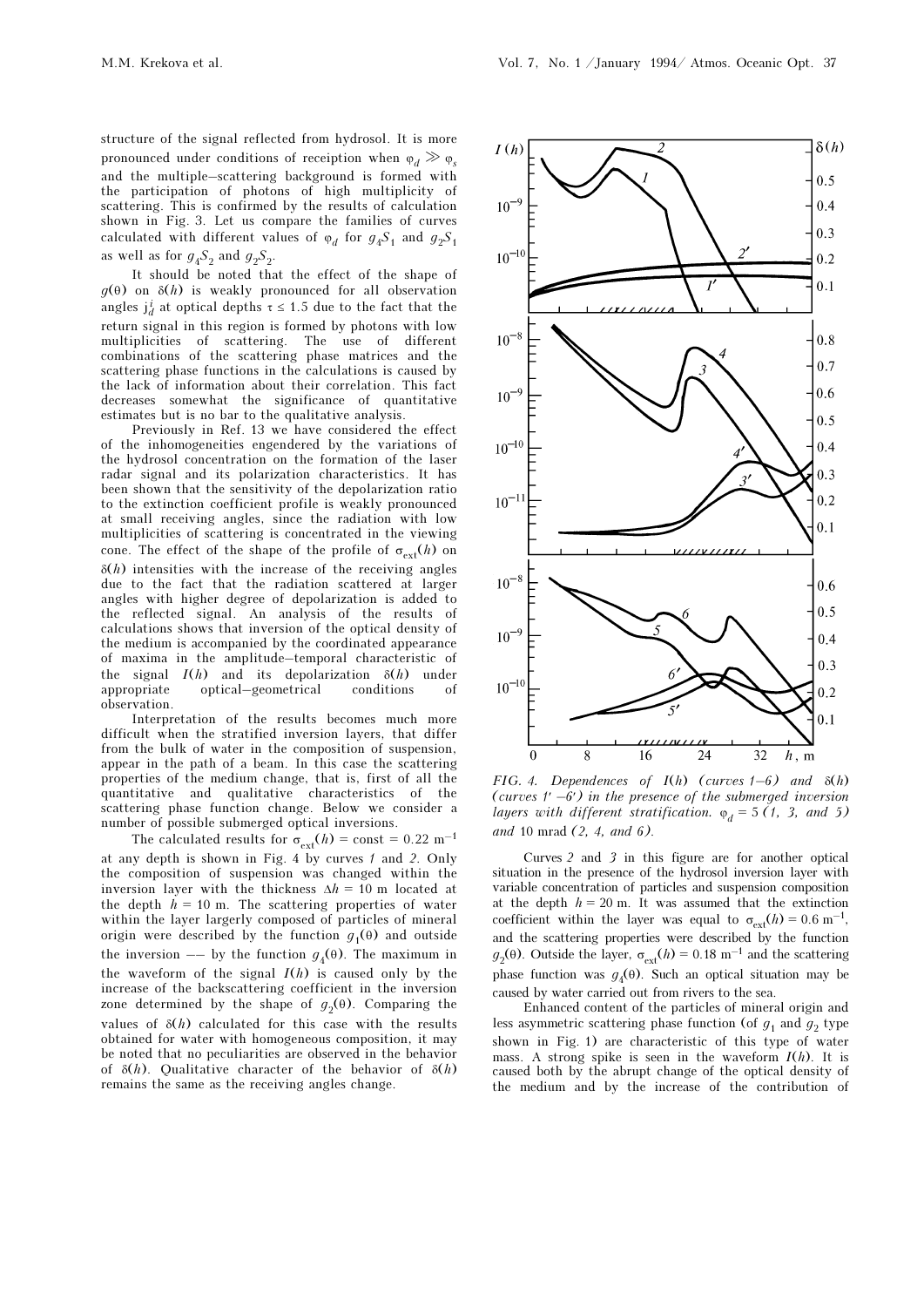scattered radiation at radar angles determined by the shape of  $g_2(\theta)$ . The polarization structure of the signal also changes. It is characterized by a rapid increase of the depolarization ratio  $\delta(h)$  in the region of inversion. Outside the inversion, the slight decrease of  $\delta(h)$  occurs due to the sharp decrease of the extinction coefficient. The growth of  $\delta(h)$  in the inversion layer is more rapid than in the case in which only the concentration of suspension changes in the inversion zone10 (Fig. 4). It is connected with less asymmetric scattering phase function  $g_2(\theta)$  resulting in the increase of depolarization of the background signal component  $\delta_{ba}(h)$ .

The results of calculations shown by curves 5 and 6 illustrate another possible optical situation, in which the appearance of the inversion layer of high optical density is caused by the biological processes. This may be the layer of phytoplankton with enhanced concentration of relatively large organic particles. This layer is characterized by highly asymmetric scattering phase function of the  $g_4(\theta)$  type. The inversion layer with thickness  $\Delta h = 10$  m was located at the depth  $h_0 = 15$  m, in the layer  $\sigma_{ext}(h) = 0.55$  m<sup>-1</sup>, outside it  $\sigma_{ext}(h) = 0.20 \text{ m}^{-1}$ , and the scattering phase function was  $g_2(\theta)$ .

Two maxima are seen in the waveform of the signal. The first maximum is caused by the abrupt change of the medium density, whereas the second maximum is caused by the change of the scattering properties of the medium outside of the inversion layer. The first maximum may be weakly pronounced due to the fact that the increase of the optical density in the layer is compensated by the decrease of the backscattering coefficient determined by  $g(\pi)$ . The depolarization ratio of the signal  $\delta(h)$  sharply increases in the inversion zone, decreases outside of it, and then increases again due to the background component of the signal. The second maximum in  $\overline{I}(h)$  is in the region of decrease of  $\delta(h)$ .

A number of numerical estimates partially illustrated by the data shown in Fig. 4 show that the appearance of the extremum in the amplitude–temporal characteristic of the signal caused only by the change of the scattering properties of the medium is not accompanied by the extremuma in its polarization structure.

The results of the aforementioned numerical experiments are in agreement with the data of field experiments shown in Fig. 5. The experiment was carried out over the Barents Sea by means of the MAKREL' airborne polarization lidar whose specifications were given in Ref. 3. The lidar was placed onboard the aircraft, the flight altitude was approximately 200 m, the angular divergence of the source was  $\varphi_s = 1$  mrad, the field–of– view angle was  $\varphi_d = 13$  mrad. Below we analyze the experiments in which the behavior of linear  $I_l$  and crosspolarized  $I_r$  components of the return signal had some peculiarities. In a number of measurements we observed the coordinated appearance of the maxima in the signal components. One of realizations is shown by curves 1 and 2 in Fig. 5 that illustrate the behavior of the amplitude–temporal characteristic of the signal  $I(h) = I_l(h) + I_r$ and its depolarization ratio  $\delta(h) = I_r(h)/I_l(h)$ . Based on the theoretical estimates,<sup>13</sup> in this case the presence of the inversion layer with enhanced suspension concentration may be suggested at the depth  $h = 12$  m.



FIG. 5. Experimentally measured dependences of  $I(h)$  and δ(h) for different regions of the Barents Sea. I(h) is illustrated by solid curve and  $\delta(h)$  -- by dashed curve..

The next measurement run is illustrated by realization shown by curves 3 and 4 in Fig. 5. The extremum in the amplitude–temporal characteristic of the signal  $I(h)$  points to the presence of the inversion layer at the depth  $h = 18$  m. At the same time, the characteristic  $\delta(h)$  has no noticeable peculiarities. According to our estimates, such behavior of  $I(h)$  and  $\delta(h)$  may be due to relatively high content of particles of mineral fraction in the inversion layer, whereas the profile  $\sigma_{\text{ext}}(h)$  remains practically unchanged at these depths. This assumption is in agreement with the data of numerical estimates illustrated by curves 1 and 2 in Fig. 4.

Curves 5 and 6 in Fig. 5 illustrate a run of measurements in another region of the sea. Maxima in the characteristics  $I(h)$  and  $\delta(h)$  indicate the presence of the inversion layer at the depth  $h \approx 13-15$  m. Large value of signal depolarization in the inversion zone points to the significant increase in the hydrosol particle concentration in this layer, and therefore in  $\sigma_{\text{ext}}(h)$ . But more weakly